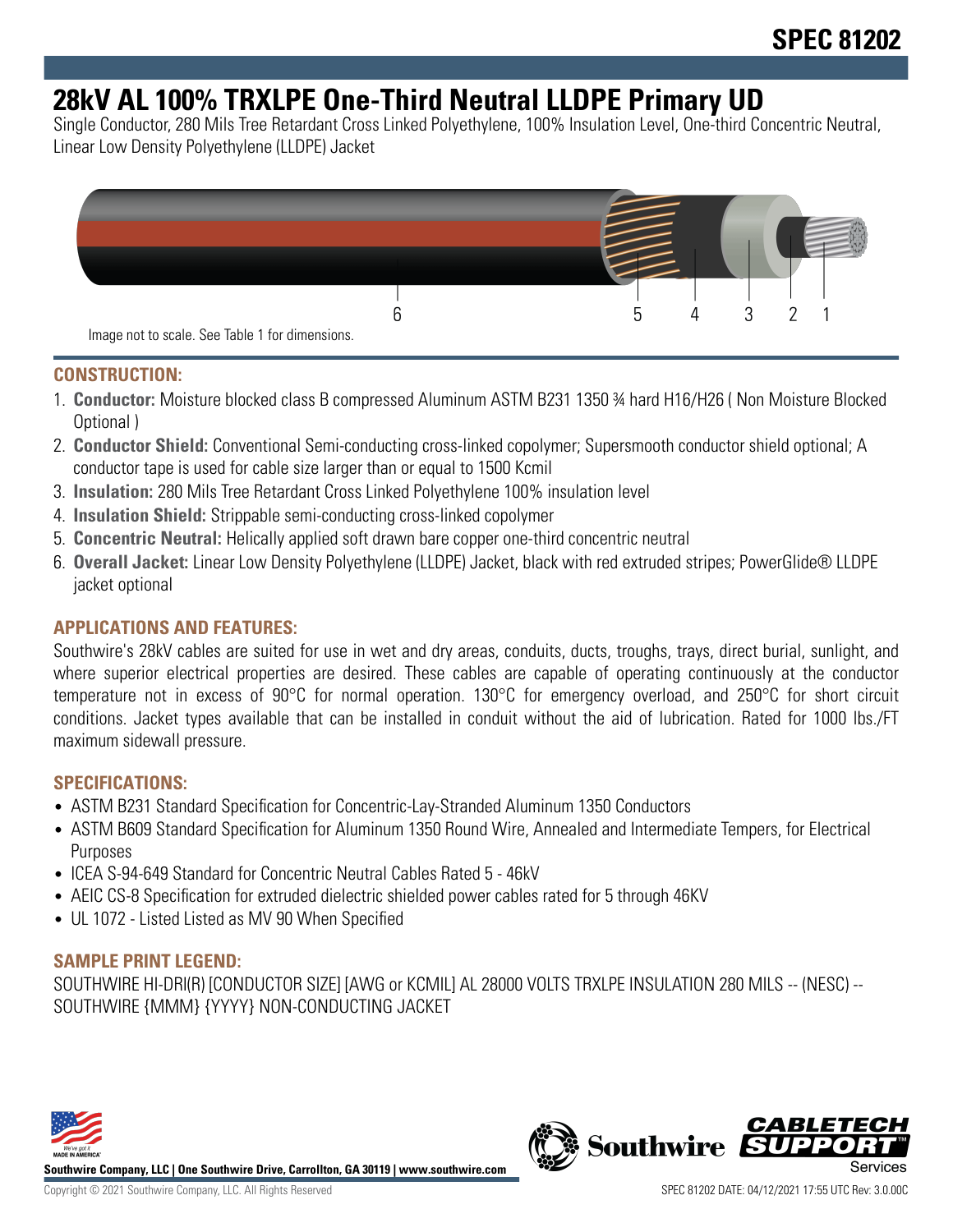## **Table 1 – Weights and Measurements**

| <b>Stock</b><br>Number | Cond<br><b>Size</b> | <b>Diameter</b><br>Over<br>Conductor | <b>Diameter</b><br>Over<br>Insulation | Insul.<br><b>Thickness</b> | <b>Diameter</b><br>Over<br>Insulation<br>Shield | Concentric<br>Neutral         | <b>Neutral DC</b><br>Resistance<br>$25^{\circ}C$ | Jacket<br><b>Thickness</b> | Approx.<br>OD | Approx.<br>Weight        | Min<br><b>Bending</b><br>Radius | Max Pull<br>Tension* |
|------------------------|---------------------|--------------------------------------|---------------------------------------|----------------------------|-------------------------------------------------|-------------------------------|--------------------------------------------------|----------------------------|---------------|--------------------------|---------------------------------|----------------------|
|                        | AWG/<br>Kcmil       | inch                                 | inch                                  | mil                        | inch                                            | $\overline{\text{No. x}}$ AWG | $\Omega$ /1000ft                                 | mil                        | inch          | $\mathsf{lb}$<br>/1000ft | inch                            | $\mathsf{lb}$        |
| <b>TBA</b>             | (1)                 | 0.289                                | 0.886                                 | 280                        | 0.966                                           | 6x14                          | 0.438                                            | 50                         | 1.194         | 580                      | 14.3                            | 502                  |
| TBA                    | (19)                | 0.322                                | 0.919                                 | 280                        | 0.999                                           | 6x14                          | 0.438                                            | 50                         | 1.227         | 611                      | 14.7                            | 502                  |
| <b>TBA</b>             | 1/0<br>(1)          | 0.325                                | 0.922                                 | 280                        | 1.002                                           | 6x14                          | 0.438                                            | 50                         | 1.230         | 621                      | 14.8                            | 634                  |
| TBA                    | 1/0<br>(19)         | 0.352                                | 0.949                                 | 280                        | 1.029                                           | 6x14                          | 0.438                                            | 50                         | 1.257         | 647                      | 15.1                            | 634                  |
| <b>TBA</b>             | 2/0<br>(19)         | 0.395                                | 0.992                                 | 280                        | 1.072                                           | 7x14                          | 0.376                                            | 50                         | 1.300         | 712                      | 15.6                            | 799                  |
| TBA                    | 3/0<br>(19)         | 0.443                                | 1.040                                 | 280                        | 1.120                                           | 9x14                          | 0.292                                            | 50                         | 1.348         | 797                      | 16.2                            | 1007                 |
| 618979                 | 4/0<br>(19)         | 0.498                                | 1.095                                 | 280                        | 1.195                                           | 11x14                         | 0.239                                            | 50                         | 1.423         | 918                      | 17.1                            | 1270                 |
| TBA                    | 250<br>(37)         | 0.558                                | 1.164                                 | 280                        | 1.264                                           | 13x14                         | 0.202                                            | 50                         | 1.492         | 1034                     | 17.9                            | 1500                 |
| <b>TBA</b>             | 350<br>(37)         | 0.661                                | 1.267                                 | 280                        | 1.367                                           | 18x14                         | 0.146                                            | 50                         | 1.595         | 1258                     | 19.1                            | 2100                 |
| TBA                    | 500<br>(37)         | 0.789                                | 1.395                                 | 280                        | 1.495                                           | 16x12                         | 0.104                                            | 80                         | 1.815         | 1681                     | 21.8                            | 3000                 |
| <b>TBA</b>             | 750<br>(61)         | 0.968                                | 1.583                                 | 280                        | 1.713                                           | 24x12                         | 0.069                                            | 80                         | 2.033         | 2259                     | 24.4                            | 4500                 |
| <b>TBA</b>             | 1000<br>(61)        | 1.117                                | 1.732                                 | 280                        | 1.862                                           | 20x10                         | 0.052                                            | 80                         | 2.226         | 2821                     | 26.7                            | 6000                 |

All dimensions are nominal and subject to normal manufacturing tolerances

◊ Cable marked with this symbol is a standard stock item

\* Pulling tension based on pulling eye directly connected to conductor





Copyright © 2021 Southwire Company, LLC. All Rights Reserved SPEC 81202 DATE: 04/12/2021 17:55 UTC Rev: 3.0.00C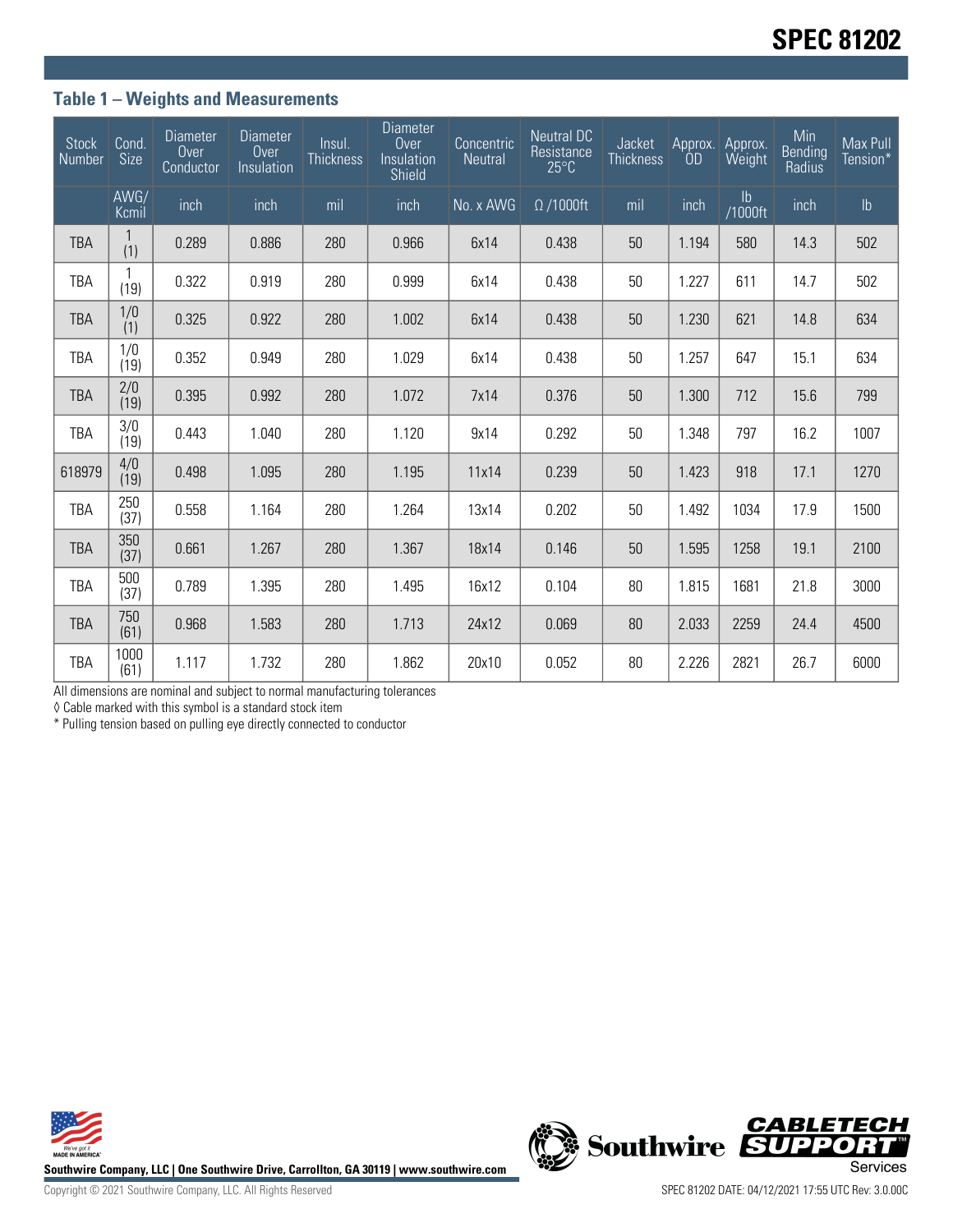# **SPEC 81202**

#### **Table 2 – Electrical and Engineering Data**

| Cond<br>Size  | <b>DC</b><br>Resistance<br>@ 25°C | AC<br>Resistance<br>@90°C | Capacitive<br>Reactance @<br>60Hz | Inductive<br>Reactance<br>@ 60Hz | Current | <b>Charging Dielectric</b><br>Loss | Zero<br>Sequence<br>Impedance* | Positive<br>Sequence<br>Impedance* | Short<br>Circuit<br>Current @<br>30 Cycle | Allowable<br>Ampacity in<br>Duct 90°C1 | Allowable<br>Ampacity<br><b>Directly</b><br>Buried 90°C‡ |
|---------------|-----------------------------------|---------------------------|-----------------------------------|----------------------------------|---------|------------------------------------|--------------------------------|------------------------------------|-------------------------------------------|----------------------------------------|----------------------------------------------------------|
| AWG/<br>Kcmil | $\Omega/1000$ ft                  | $\Omega/1000$ ft          | $M\Omega^*1000$ ft                | $\Omega/1000$ ft                 |         | A/1000ft W/1000ft                  | $\Omega/1000$ ft               | $\Omega/1000$ ft                   | Amp                                       | Amp                                    | <b>Amp</b>                                               |
| (1)           | 0.211                             | 0.265                     | 0.068                             | 0.052                            | 0.238   | 1.152                              | $0.580 + j0.235$               | $0.266 + j0.051$                   | 2196.1                                    | 140                                    | 175                                                      |
| (19)          | 0.211                             | 0.265                     | 0.064                             | 0.050                            | 0.253   | 1.226                              | $0.579 + j0.234$               | $0.266 + j0.050$                   | 2196.1                                    | 140                                    | 175                                                      |
| 1/0<br>(1)    | 0.168                             | 0.211                     | 0.064                             | 0.050                            | 0.254   | 1.232                              | $0.525 + j0.234$               | $0.212 + 0.050$                    | 2196.1                                    | 155                                    | 195                                                      |
| 1/0<br>(19)   | 0.168                             | 0.211                     | 0.061                             | 0.049                            | 0.266   | 1.292                              | $0.525 + j0.233$               | $0.212 + j0.049$                   | 2196.1                                    | 155                                    | 195                                                      |
| 2/0<br>(19)   | 0.133                             | 0.167                     | 0.057                             | 0.047                            | 0.286   | 1.386                              | $0.458 + 0.193$                | $0.168 + j0.047$                   | 2562.1                                    | 180                                    | 225                                                      |
| 3/0<br>(19)   | 0.105                             | 0.132                     | 0.053                             | 0.045                            | 0.307   | 1.490                              | $0.382 + j0.141$               | $0.133 + j0.045$                   | 3294.2                                    | 200                                    | 255                                                      |
| 4/0<br>(19)   | 0.0836                            | 0.105                     | 0.049                             | 0.044                            | 0.332   | 1.609                              | $0.321 + j0.109$               | $0.107 + j0.044$                   | 4026.2                                    | 235                                    | 285                                                      |
| 250<br>(37)   | 0.0707                            | 0.089                     | 0.045                             | 0.042                            | 0.362   | 1.756                              | $0.278 + j0.088$               | $0.091 + j0.042$                   | 4758.3                                    |                                        |                                                          |
| 350<br>(37)   | 0.0505                            | 0.064                     | 0.040                             | 0.040                            | 0.407   | 1.975                              | $0.208 + j0.059$               | $0.066 + 0.040$                    | 6588.4                                    | 310                                    | 375                                                      |
| 500<br>(37)   | 0.0354                            | 0.045                     | 0.035                             | 0.040                            | 0.463   | 2.245                              | $0.151 + j0.044$               | $0.048 + 0.039$                    | 9304.6                                    | 370                                    | 450                                                      |
| 750<br>(61)   | 0.0236                            | 0.030                     | 0.030                             | 0.037                            | 0.544   | 2.639                              | $0.102 + j0.031$               | $0.035 + j0.036$                   | 13956.9                                   | 460                                    | 545                                                      |
| 1000<br>(61)  | 0.0177                            | 0.023                     | 0.027                             | 0.036                            | 0.608   | 2.950                              | $0.077 + 0.028$                | $0.029 + j0.034$                   | 18488.1                                   | 520                                    | 620                                                      |

\* Calculations are based on three cables triplexed / concentric shield / Conductor temperature of 90°C / Shield temperature of 45°C / Earth resistivity of 100 ohmsmeter

† Ampacities are based on Figure 7 of ICEA T-117-734 (Single circuit trefoil, 100% load factor, 90°C conductor temperature, earth RHO 90, 36" burial depth) ‡ Ampacities are based on Figure 1 of ICEA T-117-734 (Single circuit trefoil, 100% load factor, 90°C conductor temperature, earth RHO 90, 36" burial depth)





Copyright © 2021 Southwire Company, LLC. All Rights Reserved SPEC 81202 DATE: 04/12/2021 17:55 UTC Rev: 3.0.00C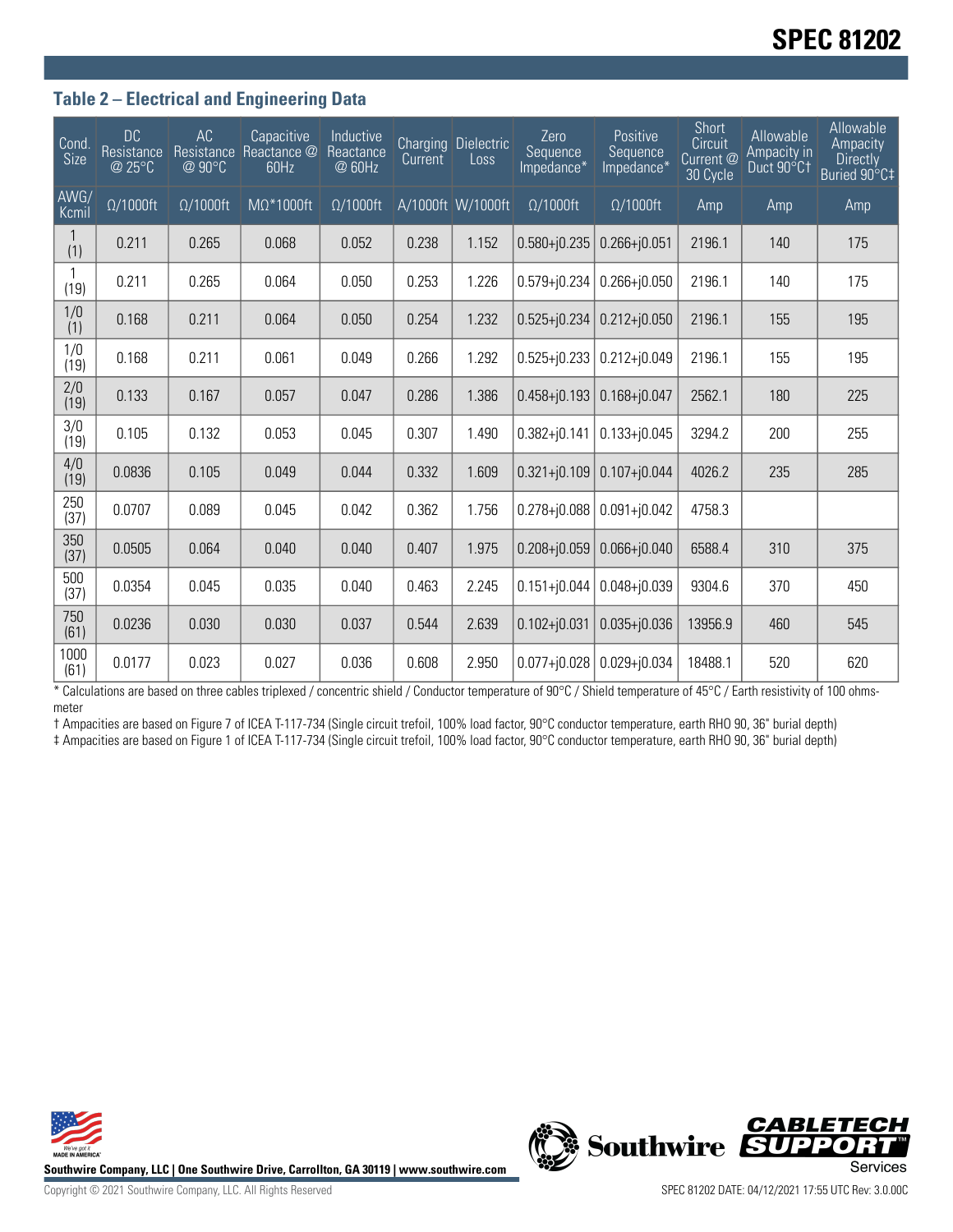## **Table 3 – Weights and Measurements (Metric)**

| <b>Stock</b><br>Number | Cond.<br><b>Size</b> | <b>Diameter</b><br>Over<br>Conductor | <b>Diameter</b><br>Over<br>Insulation | Insul.<br><b>Thickness</b> | <b>Diameter</b><br>Over<br>Insulation<br>Shield | Concentric<br><b>Neutral</b> | <b>Neutral DC</b><br>Resistance<br>$25^{\circ}C$ | Jacket<br><b>Thickness</b> | Approx.<br>0D | Approx.<br>Weight | Min<br><b>Bending</b><br>Radius | Max Pull<br>Tension* |
|------------------------|----------------------|--------------------------------------|---------------------------------------|----------------------------|-------------------------------------------------|------------------------------|--------------------------------------------------|----------------------------|---------------|-------------------|---------------------------------|----------------------|
|                        | AWG/<br>Kcmil        | mm                                   | mm                                    | mm                         | mm                                              | No. x AWG                    | $\Omega$ /km                                     | mm                         | mm            | kg/km             | mm                              | newton               |
| <b>TBA</b>             | (1)                  | 7.34                                 | 22.50                                 | 7.11                       | 24.54                                           | 6x14                         | 1.44                                             | 1.27                       | 30.33         | 863               | 363.22                          | 2234                 |
| TBA                    | (19)                 | 8.18                                 | 23.34                                 | 7.11                       | 25.37                                           | 6x14                         | 1.44                                             | 1.27                       | 31.17         | 909               | 373.38                          | 2234                 |
| <b>TBA</b>             | $\frac{1}{0}$        | 8.25                                 | 23.42                                 | 7.11                       | 25.45                                           | 6x14                         | 1.44                                             | 1.27                       | 31.24         | 924               | 375.92                          | 2821                 |
| <b>TBA</b>             | 1/0<br>(19)          | 8.94                                 | 24.10                                 | 7.11                       | 26.14                                           | 6x14                         | 1.44                                             | 1.27                       | 31.93         | 963               | 383.54                          | 2821                 |
| <b>TBA</b>             | 2/0<br>(19)          | 10.03                                | 25.20                                 | 7.11                       | 27.23                                           | 7x14                         | 1.23                                             | 1.27                       | 33.02         | 1060              | 396.24                          | 3556                 |
| TBA                    | 3/0<br>(19)          | 11.25                                | 26.42                                 | 7.11                       | 28.45                                           | 9x14                         | 0.96                                             | 1.27                       | 34.24         | 1186              | 411.48                          | 4481                 |
| 618979                 | 4/0<br>(19)          | 12.65                                | 27.81                                 | 7.11                       | 30.35                                           | 11x14                        | 0.78                                             | 1.27                       | 36.14         | 1366              | 434.34                          | 5652                 |
| TBA                    | 250<br>(37)          | 14.17                                | 29.57                                 | 7.11                       | 32.11                                           | 13x14                        | 0.66                                             | 1.27                       | 37.90         | 1539              | 454.66                          | 6675                 |
| <b>TBA</b>             | 350<br>(37)          | 16.79                                | 32.18                                 | 7.11                       | 34.72                                           | 18x14                        | 0.48                                             | 1.27                       | 40.51         | 1872              | 485.14                          | 9345                 |
| TBA                    | 500<br>(37)          | 20.04                                | 35.43                                 | 7.11                       | 37.97                                           | 16x12                        | 0.34                                             | 2.03                       | 46.10         | 2502              | 553.72                          | 13350                |
| <b>TBA</b>             | 750<br>(61)          | 24.59                                | 40.21                                 | 7.11                       | 43.51                                           | 24x12                        | 0.23                                             | 2.03                       | 51.64         | 3362              | 619.76                          | 20025                |
| <b>TBA</b>             | 1000<br>(61)         | 28.37                                | 43.99                                 | 7.11                       | 47.29                                           | 20x10                        | 0.17                                             | 2.03                       | 56.54         | 4198              | 678.18                          | 26700                |

All dimensions are nominal and subject to normal manufacturing tolerances

◊ Cable marked with this symbol is a standard stock item

\* Pulling tension based on pulling eye directly connected to conductor